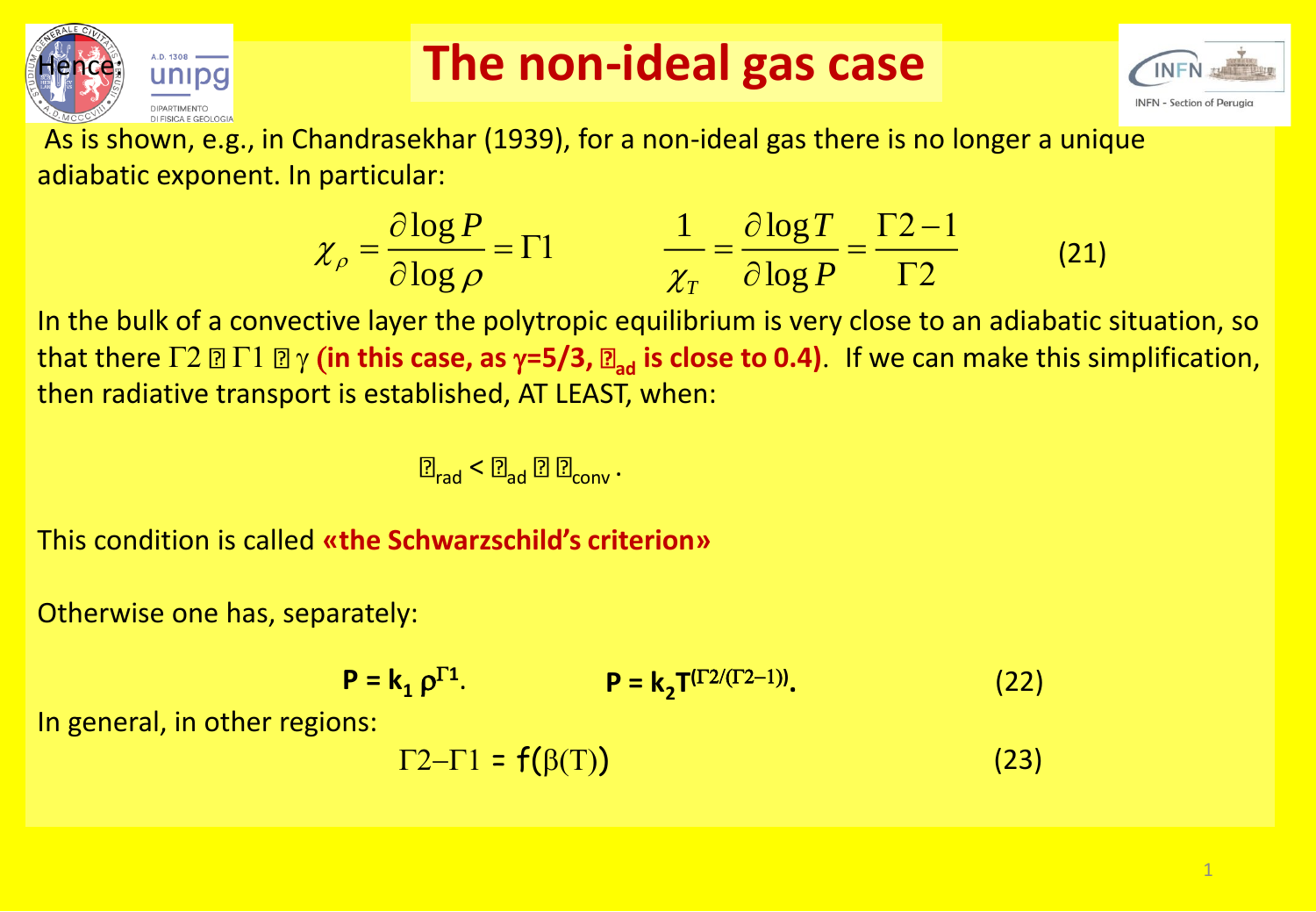

### **Semiconvection.**



The above holds in particular at the borders (not in the bulk mass) of convective regions. As shown by Langer (1983) the importance of radiation increases there, so that one has to define a more general gradient (Ledoux' gradient):

$$
\nabla_L = \nabla_S + \frac{\beta}{4 - 3\beta} \nabla_\mu \qquad \text{where} \quad \nabla_\mu = \frac{\partial \log \mu}{\partial \log P} \tag{24}
$$

This is equivalent to say that the behavior of the plasma mimics a perfect gas only if the molecular weight has a vanishing derivative with respect to pressure ( $\mathbb{E}_{\mu}$  = 0).

ln the zone not covered by the S. criterion, but by the **Ledoux' criterion** (2  $_{\rm rad}$  <2  $_{\rm l}$ ), some form of «convection» occurs, but only partially, as the mean molecular weight varies. This boundary interval is called the «**semiconvective**» zone. There, energy is transported by radiation, but partial mixing changes slowly the composition. As in other similar slow phenomena in physics, we can use a diffusion equation (Fick's law) to approximately describe the evolution of the concentration  $\phi$  of a certain component:  $\frac{\beta}{\beta - 3\beta} \nabla_{\mu}$  where  $\nabla_{\mu} = \frac{\partial \log \mu}{\partial \log P}$  (24<br>
r of the plasma mimics a perfect gas only if the<br>
spect to pressure ( $\mathbb{Z}_{\mu} = 0$ ).<br>
n, but by the **Ledoux' criterion** ( $\mathbb{Z}_{\text{rad}} < \mathbb{Z}_{\text{L}}$ ), som<br>
s the

$$
\frac{\partial \phi}{\partial t} = \nabla \cdot (D \nabla \phi) \tag{25}
$$

Where *D* is a coefficient of diffusion.

There exists an exact solution for this, which is the **error function** of argument  $4Dt$ *z* =

2  $0$  and  $\sim$  $2$  rz  $$  $erf(z) = \frac{2}{\sqrt{z}} \int_{0}^{z} e^{-t^2} dt$  $\pi$  .  $\sim$  $=$   $\frac{\partial}{\partial t}$  $\int_0^z e^{-t^2}$ 

(26)

*r*

*Dt*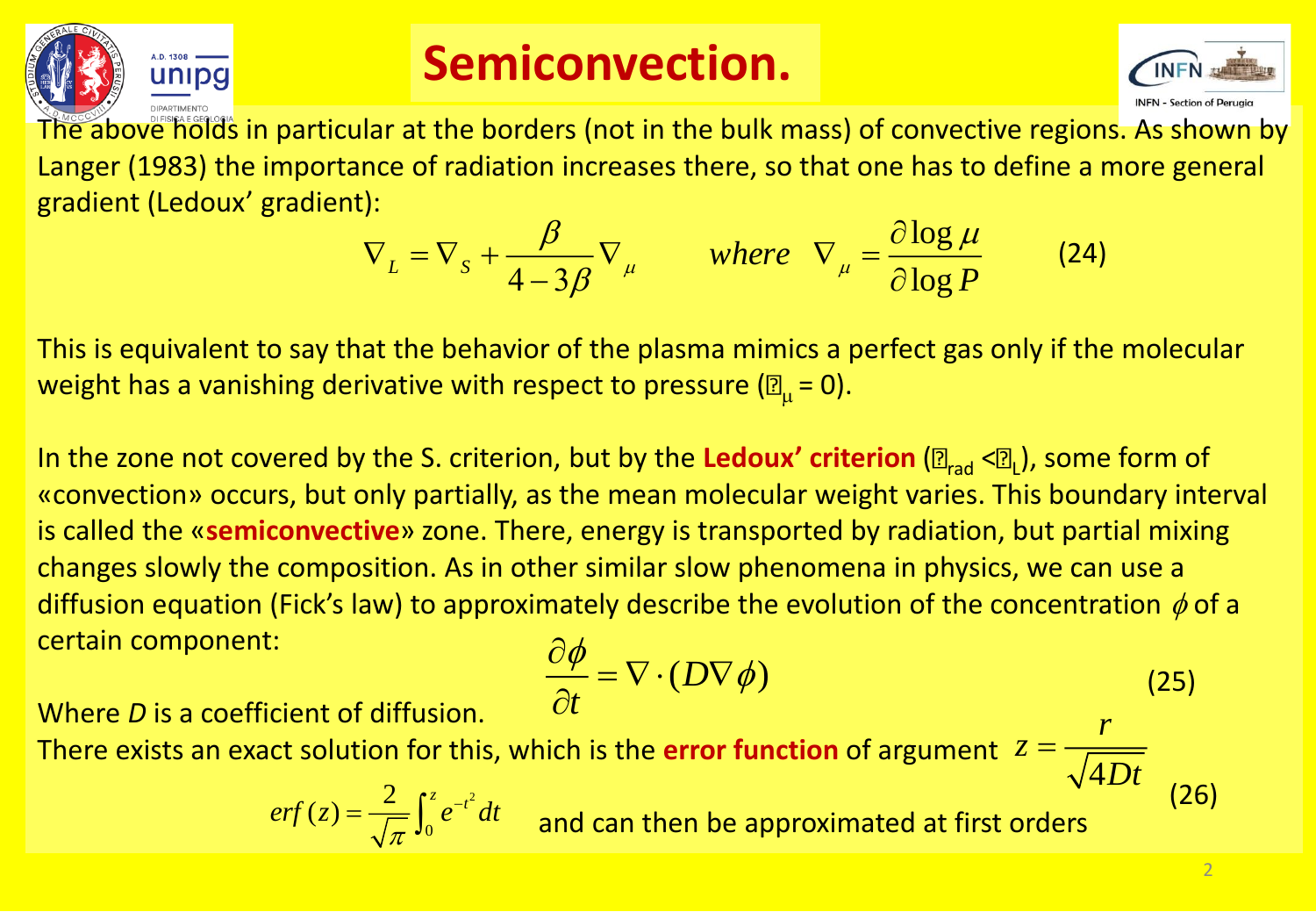



### **A more general view. I**

Although we cannot discuss the details for a question of time, it is obvious that relation (12) to (14) do not tell the whole story, as the equation of state also depends on the molecular weight, so that, together with: **A more g**<br>
uss the details for a q<br>
e story, as the equati<br>
with:<br>  $\frac{P}{T}\bigg)_{\rho, X_i} = \frac{T}{P} \left(\frac{\partial P}{\partial T}\right)_{\rho, X_i}$ *T P T* **A more general view.** I<br>
ot discuss the details for a question of time, it is obvious that re<br>
whole story, as the equation of state also depends on the mige<br>
gether with:<br>  $\left(\frac{\partial \log P}{\partial \log T}\right)_{\rho, x_i} = \frac{T}{P} \left(\frac{\partial P}{\partial T}\right)$ **A more general view. I**<br>
not discuss the details for a question of time, it is obvious that rel<br>
the whole story, as the equation of state also depends on the mold<br>
together with:<br>  $= \left(\frac{\partial \log P}{\partial \log T}\right)_{\rho, x_i} = \frac{T}{P} \left(\frac{\$ **12** *ne, it is obvious that rela*<br> **12** *nog P n* **<b>***n n n* **<b>***n n n n n n n n n n n n n n n n n n n n n n n n* **PW. I**<br>*it is obvious that relat*<br>epends on the molec<br> $\frac{P}{\rho}\bigg)_{T,X_i} = \frac{\rho}{P} \left(\frac{\partial P}{\partial \rho}\right)_{T,X_i}$ **EW.** I<br>
it is obvious that relation (12) to<br>
epends on the molecular<br>  $\frac{P}{\rho}\bigg|_{T,X_i} = \frac{\rho}{P} \left(\frac{\partial P}{\partial \rho}\right)_{T,X_i}$  (13) **Solution 1988**<br> **Solution 1989**<br> **Solution 1989**<br> **Solution 1989**<br> **Solution 1989**<br> **Solution 1989**<br> **Solution 1989**<br> **Solution 1989**<br> **Solution 1989**<br> **Solution 1989**<br> **Solution 1989**<br> **Solution 1989**<br> **Solution 1989**<br> **CONTRACT CONTROVERSE SURVEY AND SURVEY CONTROLLED SURVEY SURVEY SURVEY SURVEY CONTROLLED TO THE RESPONSE OF PRINTIPE SURVEY CONTROLLED TO THE RESPONSE OF PRINT CONTROLLED TO THE RESPONSE OF PRINT CONTROLLED TO THE RESPON** 

$$
\chi_{T} = \left(\frac{\partial \log P}{\partial \log T}\right)_{\rho, X_{i}} = \frac{T}{P} \left(\frac{\partial P}{\partial T}\right)_{\rho, X_{i}} \qquad \chi_{\rho} = \left(\frac{\partial \log P}{\partial \log \rho}\right)_{T, X_{i}} = \frac{\rho}{P} \left(\frac{\partial P}{\partial \rho}\right)_{T, X_{i}} \qquad (13)
$$

we also have:

$$
\chi_{\mu} = \left(\frac{\partial \log P}{\partial \log \mu}\right)_{T, X_i} = \frac{\mu}{P} \left(\frac{\partial P}{\partial \mu}\right)_{T, X_i} \qquad \qquad \nabla_{\mu} = \frac{\partial \log \mu}{\partial \log P} = \frac{1}{\chi_{\mu}}
$$
(27)

As shown e.g. in the paper by Salaris and Cassisi, 2017 (which I shall share as helpful material), by studying in this case the motion of a bubble like the one shown previously in Figure 1, one can derive equations for the differences  $\Delta T$ ,  $\Delta r$ ,  $\Delta \mu$ ,  $\Delta \rho$  between the bubble's and the environment's materials. Their solutions imply that at least one of the following conditions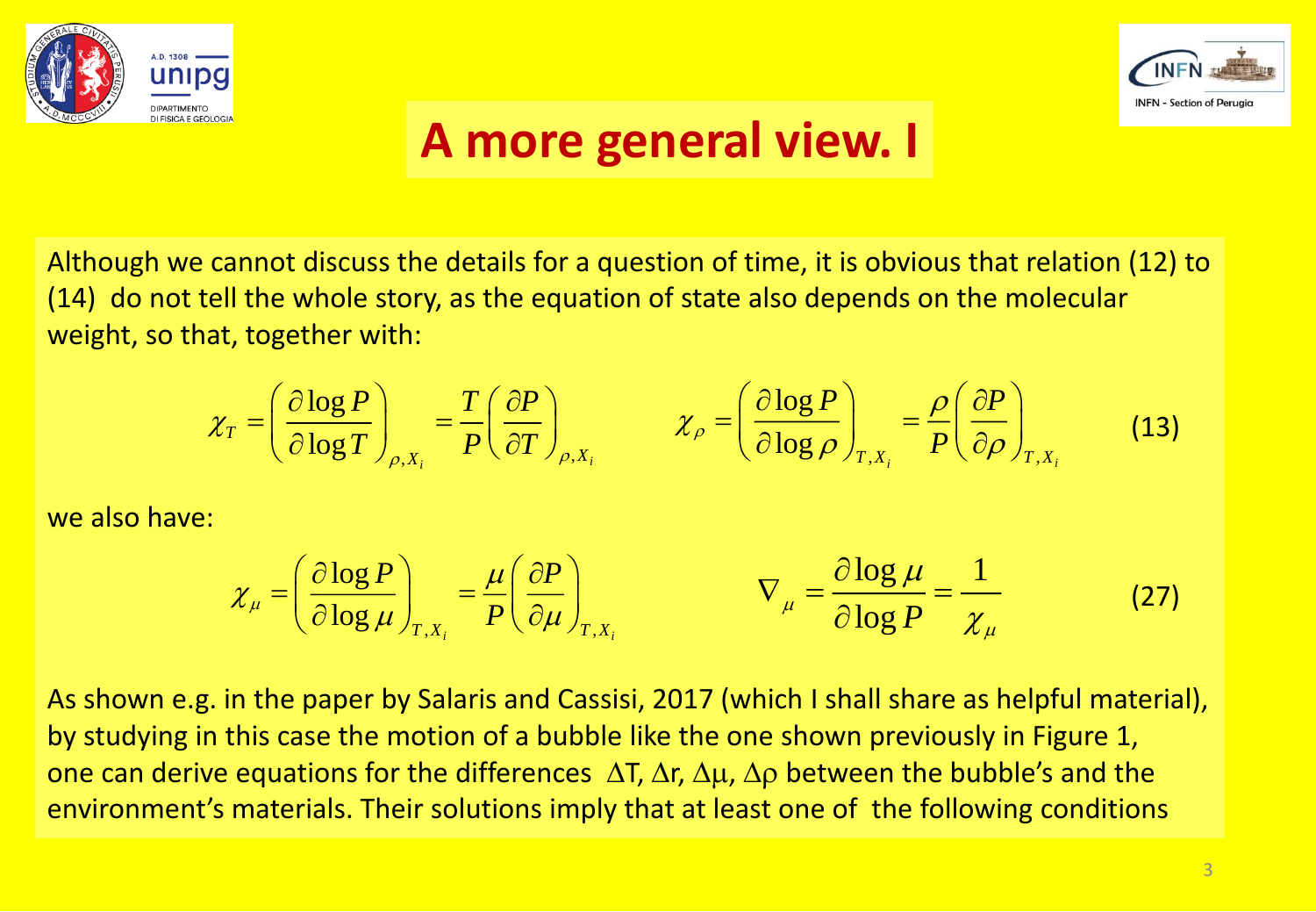

**A more general view. II.**



 $\Delta \mu$   $<$   $0$ (Rayleigh-Taylor instability)

$$
\nabla_{rad} > \nabla_{ad} - \frac{\chi_{\mu}}{\chi_{T}} \nabla_{\mu} \equiv \nabla_{L}
$$

$$
\nabla_{rad} > \nabla_{ad}
$$

If the first is true, then the molecular weight decreases toward the internal of the «bubble» and the situation is unstable. If the bubble climbs a distance  $\Delta r$ , and still has a density lower that the medium, it will continue to ascend until this is compensated. If instead one has  $\Delta \mu \geq 0$ , then one of the two next conditions apply. They express the

Schwarzschild's and Ledoux' criteria. A discussion of the solutions leads then us to consider the attached figure, where the various conditions are shown. While the lower left side is stable, in the others some bubble movement, hence mixing, will occur. Pure convection (full fast mixing) is the condition for the upper right (white) triangle, while the shaded zones refer to is satisfied:<br>  $\Delta \mu < 0$ <br>  $\nabla_{rad} > \nabla_{ad}$ <br>
If the first is true, then the molec<br>
«bubble» and the situation is un:<br>
density lower that the medium, if<br>
If instead one has  $\Delta \mu \ge 0$ , then of<br>
Schwarzschild's and Ledoux' c

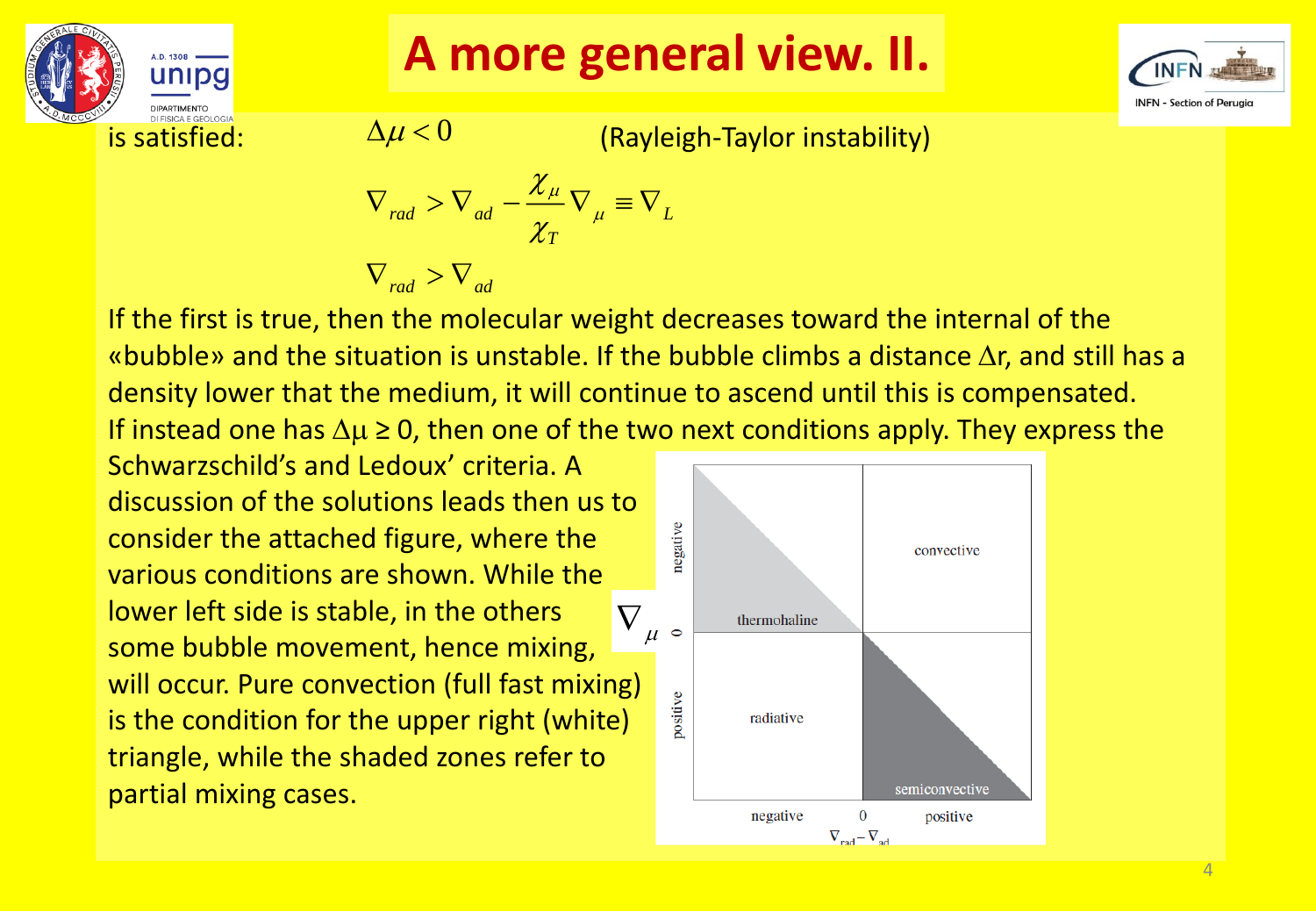



## **Convective overshooting**

In the discussion of the previous slides (as well as in the lecture by prof. El Eid) we defined as «convective» the zones where a bubble motion would be amplified. Its boundary corresponds therefore to the layer where this does not occu any longer.

However to have an amplification of a perturbation we need locally a force, hence an acceleration. Hence we set the boudary (Schwarzschild's criterion) where such a force would vanish.

Zero force does not however mean zero velocity. For examples, bubbles of the convective envelope in the Sun will reach the envelope base at zero acceleration, but with a residual velocity, forcing them to penetrate into the underlying radiative layers (the «tachocline»).

The velocity is in this case ofthen assumed not to go to zero abrupotly, but in some smooth form, e.g. with negative exponentials. This is e.g. the treatment done in the Italian code (name FRANEC, then FUNS) , whose stellar models are on-line at the site **FRUITY**  (http://fruity.oa-teramo.inaf.it/).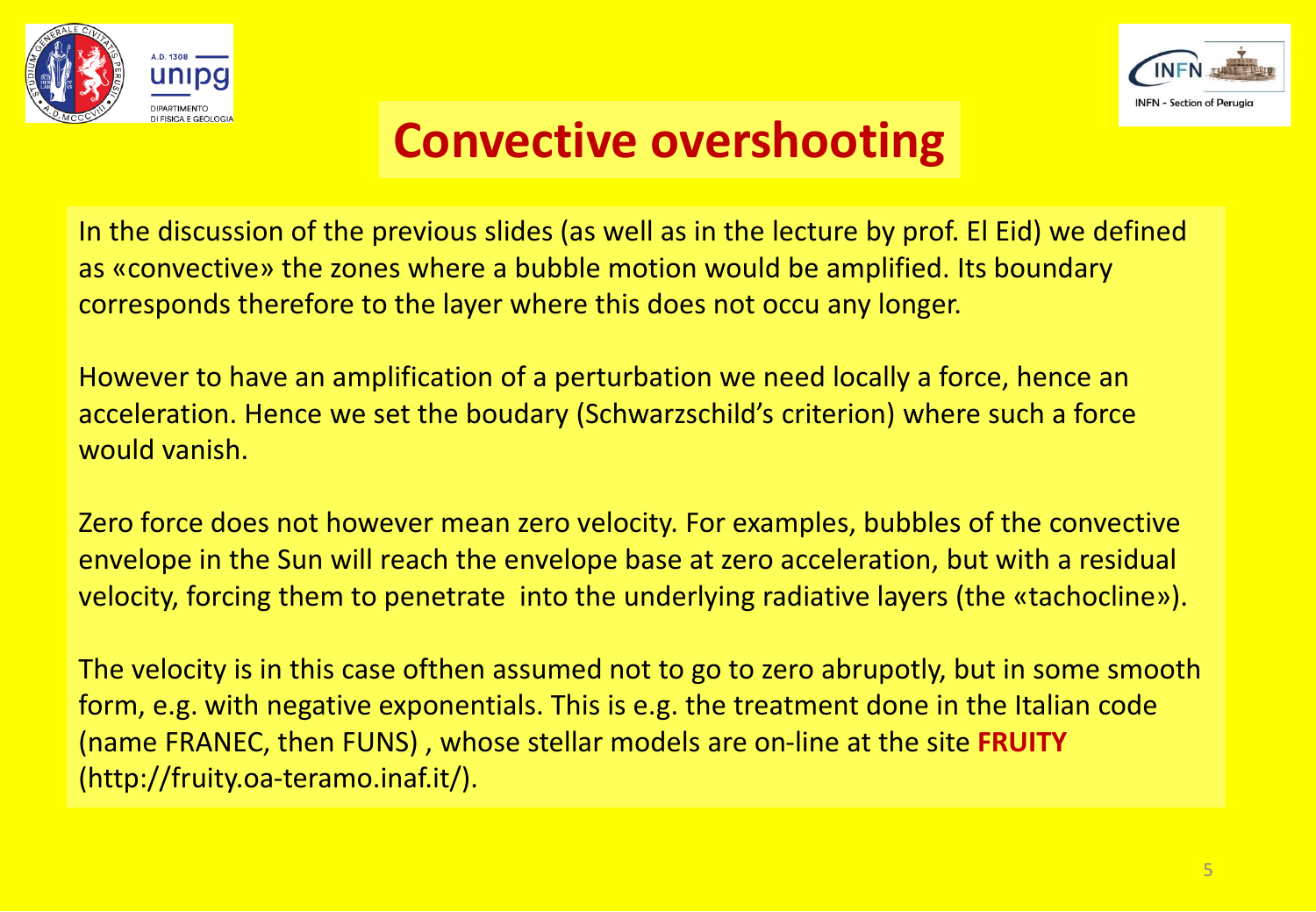



# **The Mixing Length Theory**

We often said that convective regions in their main part are «almost adiabatic». How is this treated in stellar models?

The simplest and most common approach is to follow the so-called Mixing Length Theory, early formulated by Prandtl for fluids (1915).

[A clear presentation of the theory is availble at: Prandtl's Mixing-Length Theory -](https://www.sciencedirect.com/topics/engineering/prandtls-mixing-length-theory) an overview | ScienceDirect Topics.

Here we simply notice that it is based upon assuming that bubbles move adiabatically for a certain length *l* (the Mixing Length). After that, they are assumed to break releasing their energy and composition into the environment (fully adiabatic motions would be useless to transport energy). The Mixing Length is usually parameterized as a constant  $\alpha$  (generally between 1 to 2) times the so-called *pressure scale height*  $\lambda_{p}$ 

$$
l = \alpha \lambda_p \qquad \qquad \lambda_p = \frac{P}{\left| \frac{dP}{dr} \right|}
$$